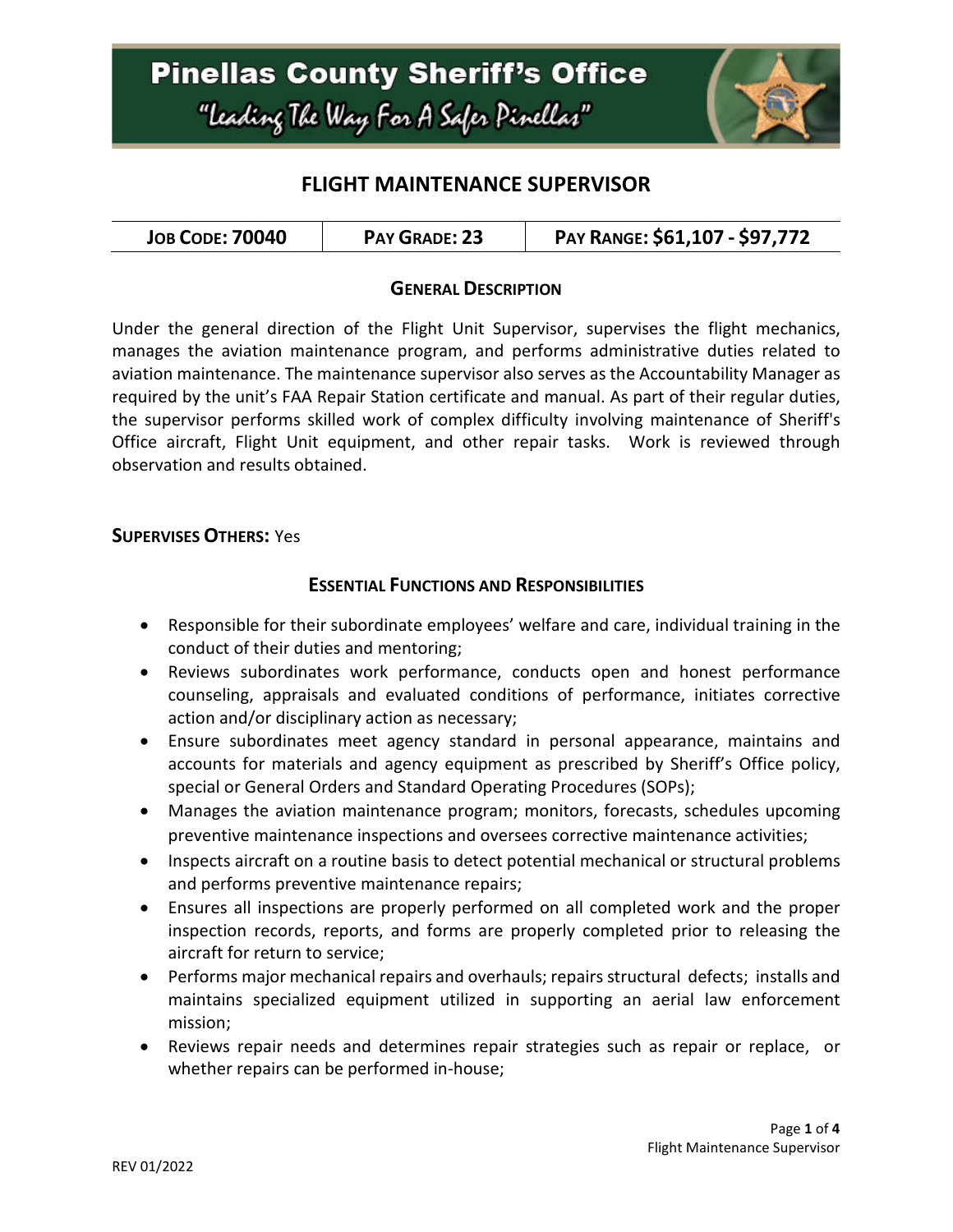

- Cost estimates repairs and orders parts and supplies performing all aspects of agency's purchasing requirements; coordinates with service and materials vendors;
- Assigns, schedules, and prioritizes work for staff;
- Assists the Flight Unit Supervisor with budget forecast and development;
- Acts as Chief Inspector and Accountable Manager of the FAA Part 145 Repair Station; liaisons with FAA; maintains and updates the repair station manual.
- Maintains records of flight time on aircraft and components; maintains and keeps current a file of pertinent Federal Aviation Regulations, specifications, type certification data sheets, and air worthiness directives;
- Assists in the training of personnel;
- Participates in Sheriff's Office recruitment and community relations activities as directed.

Regular and reliable attendance is required as an essential function of the position.

This position is considered essential and, in the event of an emergency or natural disaster, will be required to report to work.

This list is not intended to be all-inclusive and you may not be responsible for every item listed. The employer reserves the right to assign additional functions and responsibilities as necessary.

### **QUALIFICATIONS**

- High School graduation or equivalent diploma from an institution accredited by an accrediting body recognized by the U. S. Dept. of Education or licensed as a degree granting institution by the Commission for Independent Education
- Six (6) years of experience maintaining aircraft as a certificated mechanic, including experience in maintaining The Airbus AS350 series
- Three (3) years of experience repairing aircraft in a certificated FAA repair station, including one (1) year in the capacity of approving aircraft for return to service;
- Two (2) years of supervisory experience
- Must hold a valid FAA Aircraft Mechanic License, with both Airframe & Powerplant ratings, that is current, per 14 CFR 65.83
- Must hold an Inspection Authorization (IA) certification
- Must have ample personal mechanic's tools required in aircraft and airframe maintenance and repair
- Must possess a valid Florida driver's license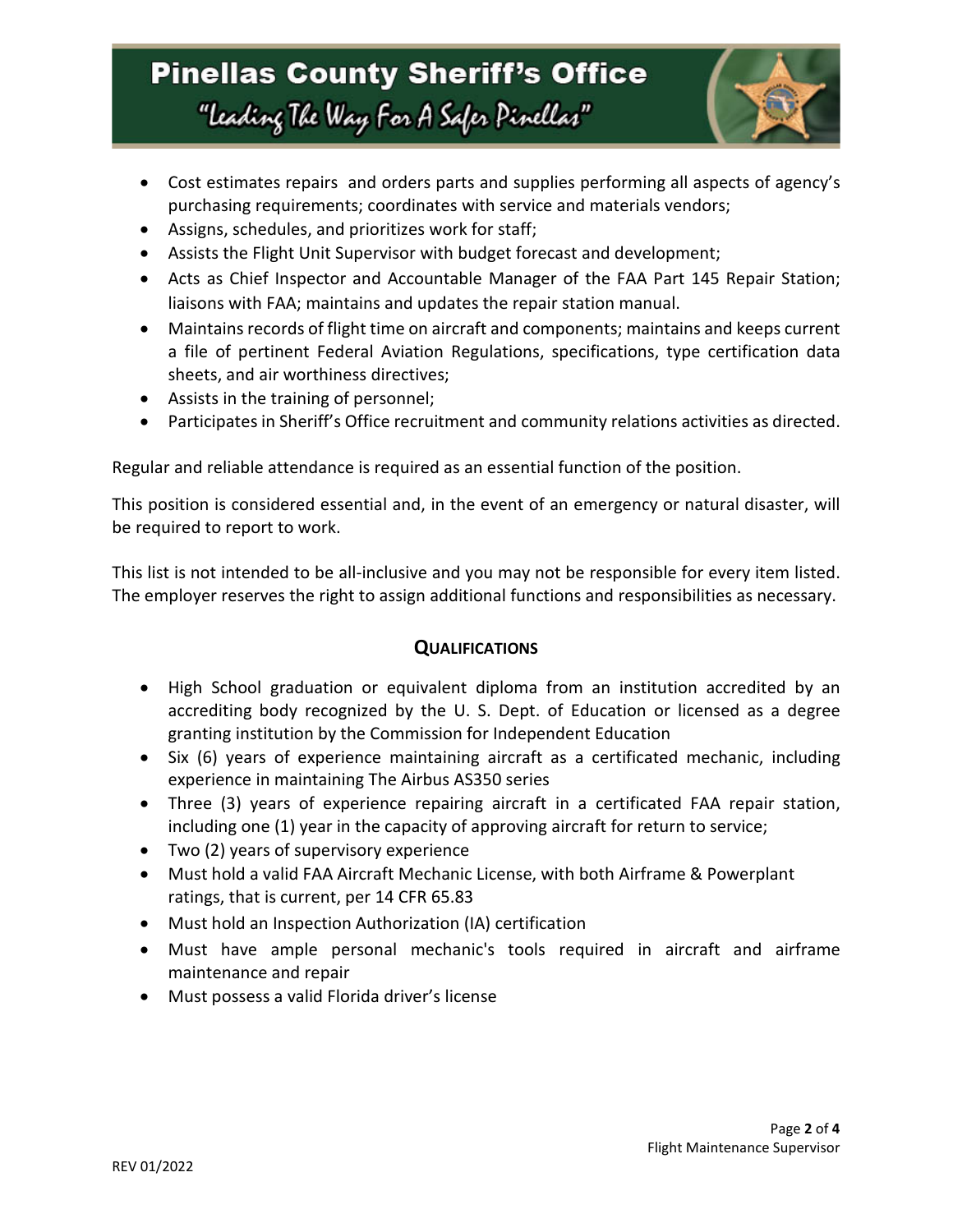

### **KNOWLEDGE, SKILLS, AND ABILITIES**

- Knowledge of aircraft and airframe maintenance for both fixed and rotary wing aircraft
- Knowledge of the application of safety rules and regulations to aircraft repair work
- Ability to conduct periodic inspections to ensure safety and air worthiness of all aircraft
- Ability to use a wide variety of hand and power tools to maintain and repair aircraft
- Skill in diagnosing and repairing both fixed and rotary wing aircraft
- Time management skills
- Problem solving skills
- Inter-personal skills
- Supervisory skills
- Verbal and written communication skills
- Ability to perform all functions of the job classification without posing a direct threat to the health or safety of other individuals in the workplace